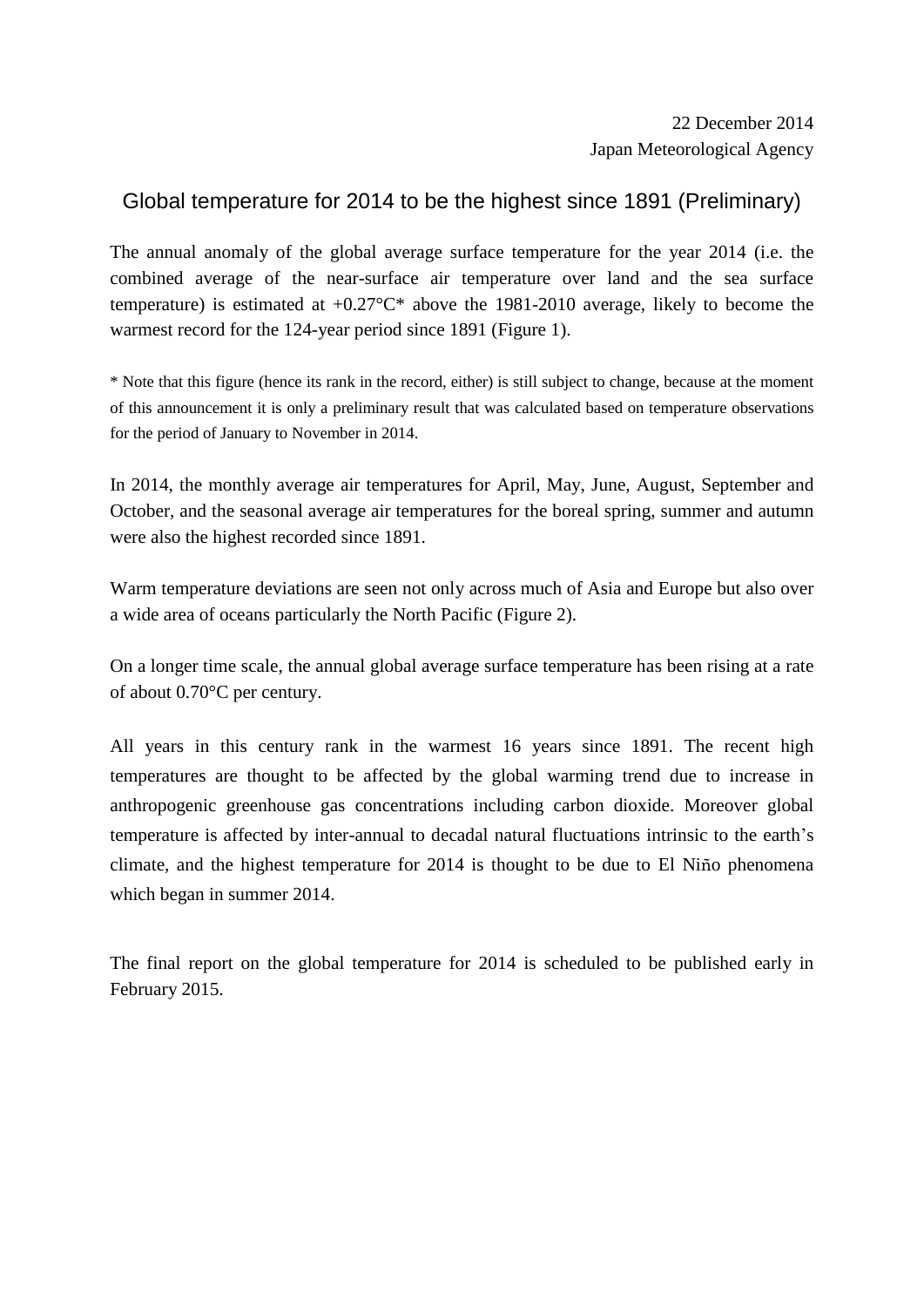

**Figure 1 Long-term change in annual mean surface temperature anomalies over the globe** The black line with filled circles indicates anomalies of surface temperature in each year. The blue line indicates five-year running mean, and the red line indicates a long-term linear trend. Anomalies are represented as deviations from the 1981-2010 average.



## **Figure 2 Annual mean temperature anomalies in 2014**

The circles indicate anomalies of surface temperature averaged in  $5^\circ$  x  $5^\circ$  grid boxes. Anomalies are deviations from the 1981-2010 average.